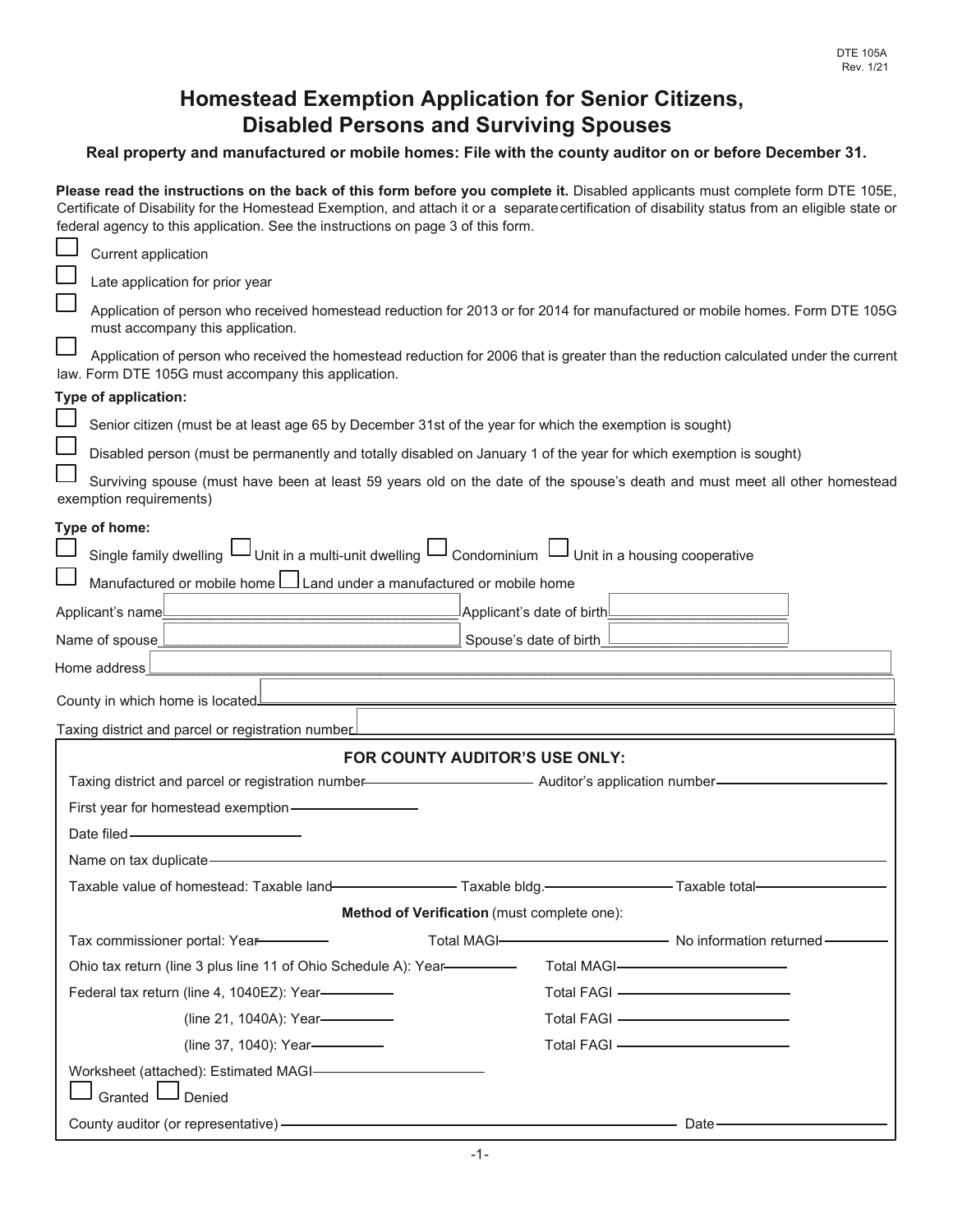In order to be eligible for the homestead exemption, the form of ownership must be identified. Property that is owned by a corporation, partnership, limited liability company or other legal entity does not qualify for the exemption. Check the box that applies to this property.

## **The applicant is:**

| an individual named on the deed                                                                                                                     |
|-----------------------------------------------------------------------------------------------------------------------------------------------------|
| a purchaser under a land installment contract                                                                                                       |
| $\mathord{\rightharpoonup}$ a life tenant under a life estate                                                                                       |
| a mortgagor (borrower) for an outstanding mortgage                                                                                                  |
| $\mathsf{\mathsf{I}}$ trustee of a trust with the right to live in the property                                                                     |
| the settlor, under a revocable or irrevocable inter vivos trust, holding title to a homestead occupied by the settlor as a right under the<br>trust |
| A stockholder in a qualified housing cooperative. See form DTE 105A – Supplement for additional information.                                        |
| other<br>If the applicant or the applicant's spouse owns a second or vacation home, please provide the address and county below.                    |
|                                                                                                                                                     |

| Address                                                                                                                                                      | City | State | ZIP | code | County |  |  |
|--------------------------------------------------------------------------------------------------------------------------------------------------------------|------|-------|-----|------|--------|--|--|
| Have you or do you intend to file an Ohio income tax return for last year? Yes $\Box$ No $\Box$                                                              |      |       |     |      |        |  |  |
| The household annual adjusted gross income (you and your spouse, if married) is less than \$34,200<br>for the year preceding year of application. Yes<br>No. |      |       |     |      |        |  |  |

I declare under penalty of perjury that (1) I occupied this property as my principal place of residence on January 1 of the year(s) for which I am requesting the homestead exemption, (2) I currently occupy this property as my principal place of residence, (3) I did not acquire this homestead from a relative or in-law, other than my spouse, for the purpose of qualifying for the homestead exemption, (4) my total income for myself and my spouse for the preceding year is as indicated above and (5) I have examined this application, and to the best of my knowledge and belief, this application is true, correct and complete.

I (we) acknowledge that by signing this application, I (we) delegate to both the Ohio tax commissioner and to the auditor of the county in which the property for which I am seeking exemption is located, and to their designated agents, the authority to release my tax and/or financial records and to examine and consult regarding such records for the purpose of determining my eligibility for the homestead exemption or a possible violation of the homestead laws. Such records shall not contain any federal tax information as defined in I.R.C. 6103 and received from the Internal Revenue Service.I expressly waive the confidentiality provisions of the Ohio Revised Code, including O.R.C. 5703.21 and 5747.18, which may otherwise prohibit disclosure, and agree to hold the Ohio tax commissioner and county auditor harmless with respect to the limited disclosures herein. Except as authorized by law, the parties to which this authority is delegated shall maintain the confidentiality of the information received and the information shall not otherwise be re-disclosed.

| Signature of applicant | Signature of spouse |  |  |
|------------------------|---------------------|--|--|
|                        |                     |  |  |
| Mailing address        | Date                |  |  |
|                        |                     |  |  |
| Phone number           | E-mail address      |  |  |

ת ר